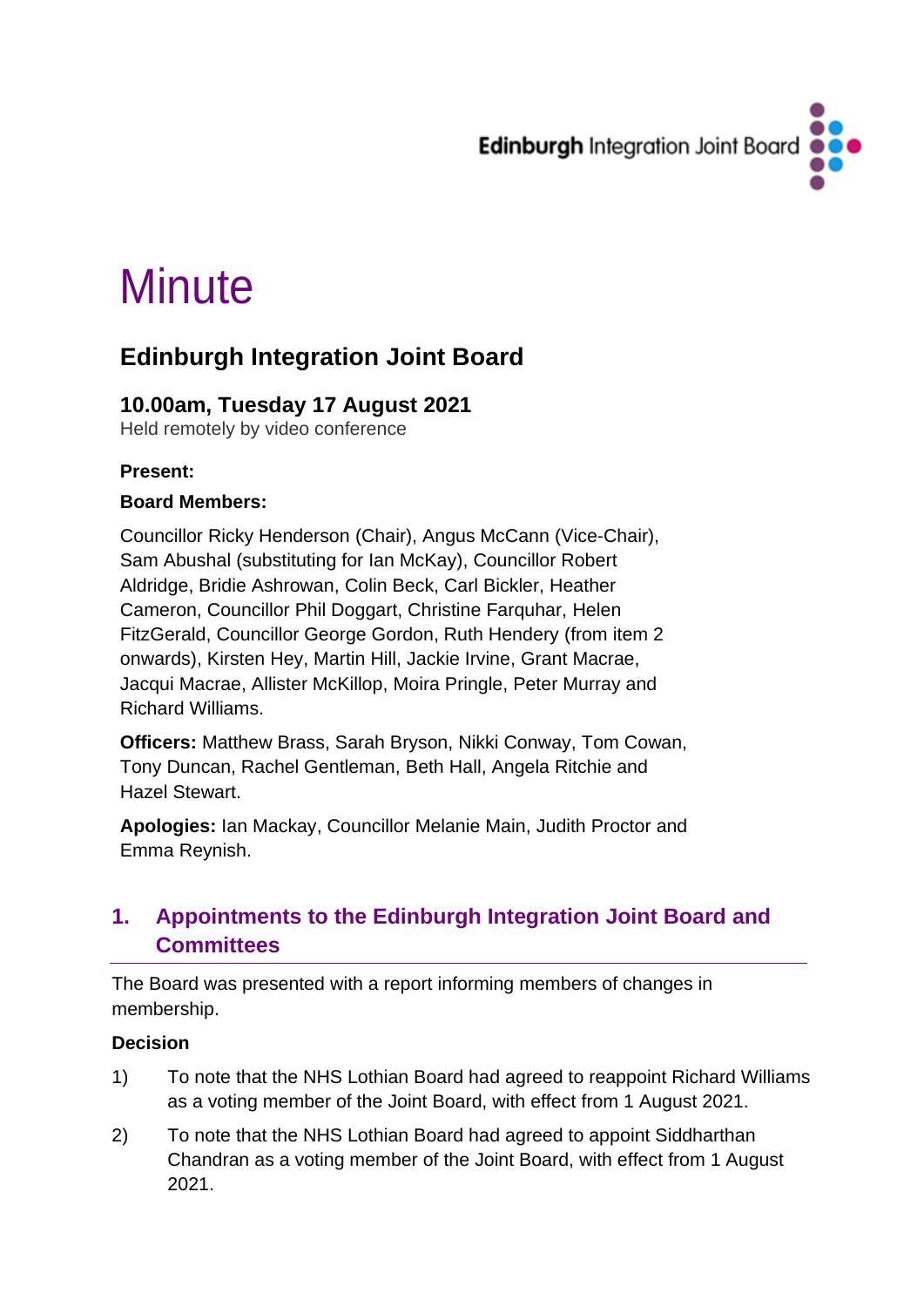- 3) To appoint Siddharthan Chandran as a voting member of the Strategic Planning Group and the Performance and Delivery Committee.
- 4) To appoint Emma Reynish as a non-voting member of the Joint Board and to the Performance and Delivery Committee.
- 5) To re-appoint Ian McKay and Jacqui Macrae as non-voting members of the Joint Board.

(Reference – Report by the Chief Officer, Edinburgh Integration Joint Board, submitted)

## **2. Bed Based Care – Phase 1 Strategy**

The Board agreed to hear three deputations from Unison, Edinburgh Trade Union Council and Unite.

#### **2.1 – Deputation – Unison**

The deputation made the following key points:

- Concerns were expressed regarding the public consultation and whether the IJB could undertake such activity.
- Concerns regarding the unknown outcome for staff including not offering voluntary early retirement – were expressed. A full breakdown of staff destinations after care home closures was requested to be presented at the next Board meeting.

#### **2.2 – Deputation – Edinburgh Trade Union Council**

The deputation made the following key points:

- The deputation hoped to receive a full response to questions and points raised through their deputation at the June Board meeting in the report presented to the September meeting. Most significantly, they requested a breakdown of the lessons learnt from Covid-19 and how these would help inform the process of moving patients to different homes.
- Concerns were expressed over the lack of will to engage in public consultation, and requests were made to follow good practice consultation and include Trade Unions as well as the public and staff directly.
- The deputation asked the Board to consider the impact of making radical changes to the social care setting in Edinburgh at a time where the national social care system was under review.

#### **2.3 – Deputation – Unite**

The deputation made the following key points:

• Concerns were expressed regarding the lack of public consultation up to this point, with decisions being made without any form of engagement.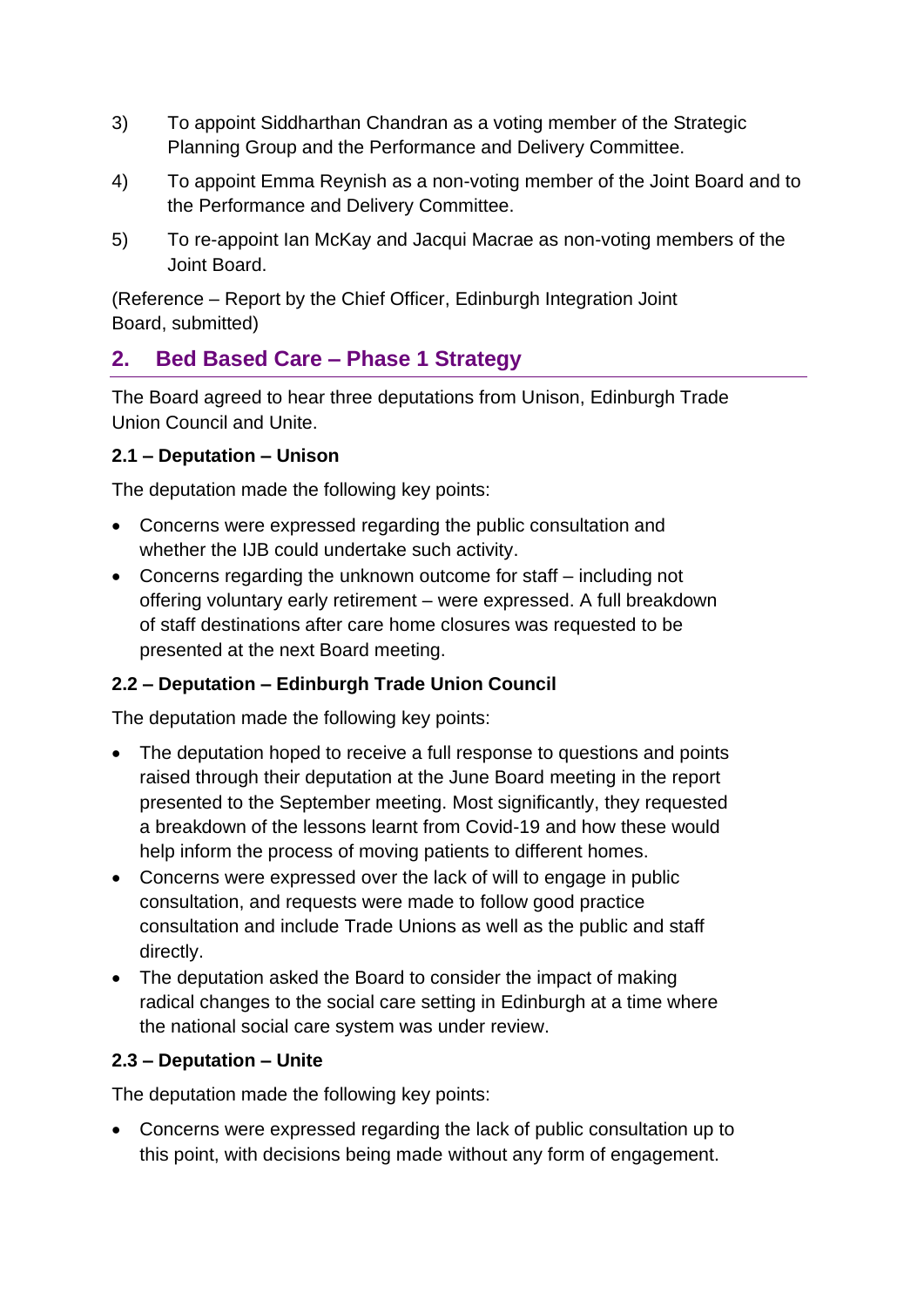The lack of appetite for public consultation was noted to be of concern of Unite and the staff represented.

• The deputation requested that – although recognising Care at Home was the preferred option as we emerged from Covid-19 – that care home care remained an option to families.

#### **2.4 Report by the Chief Officer, Edinburgh Integration Joint Board**

The Board was presented with an update report on the progress of the bed based care (phase 1) activities. Specifically, the Board was updated on the points that were agreed to be addressed after the June Board meeting, which were to be undertaken before any final decision was made. These included; a final Integrated Impact Assessment (IIA), engagement with trade unions, consultation with key stakeholders, an investment plan for Care@Home services, and an update on workforce planning.

#### **Decision**

- 1) To note the progress made since the last meeting on 22 June in response to the amendment in relation to item 7.1 Bed Based care – Phase 1 Strategy, which includes the updates on:
	- The actions requested by the EIJB as set out in the amendment;
	- Data and modelling;
	- Potential public consultation requirements.
- 2) To commit to a public consultation exercise once the legal advice had been received.
- 3) To circulate legal advice specifically relating to the IJB undertaking public engagement once received.
- 4) To include Climate Change specialists in the IIA stakeholder groups.

(Reference – Report by the Chief Officer, Edinburgh Integration Joint Board, submitted)

#### **3. Minutes**

The minute of the Edinburgh Integration Joint Board meeting held on 22 June 2021 was presented to the Board for approval as a correct record.

#### **Decision**

To approve the minute of the Edinburgh Integration Joint Board of 22 June 2021 as a correct record.

## **4. Rolling Actions Log**

The rolling actions log updated to August 2021 was presented to the Board.

#### **Decision**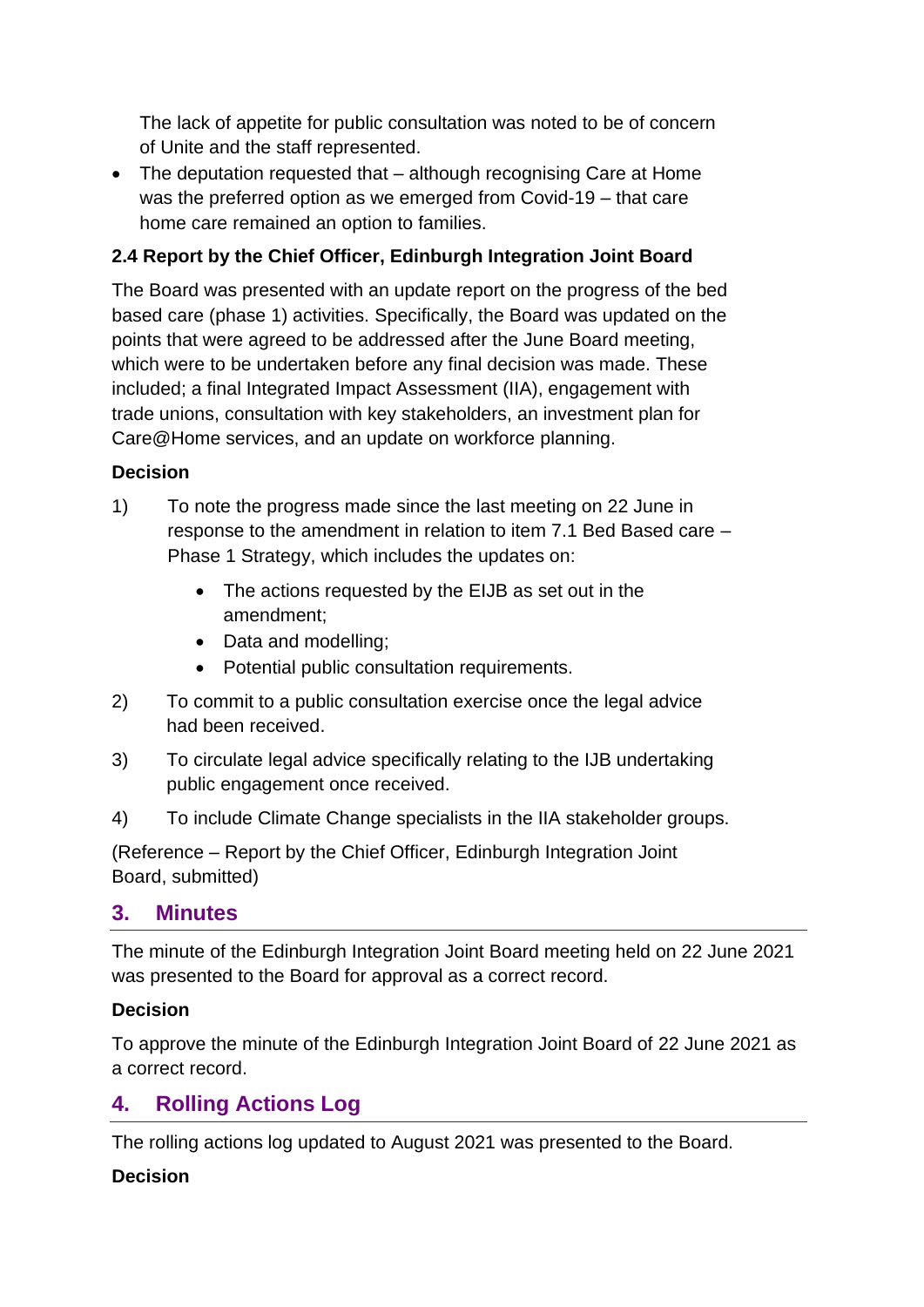- 1) To agree to close the following actions:
	- Action 2 Edinburgh Integration Joint Board Risk Register Referral from the Audit and Assurance Committee.
	- Action 3 Financial Update.
- 2) To note the remaining outstanding actions.

(Reference – Rolling Actions Log, submitted)

**5. Royal Edinburgh Hospital – Initial Agreement for the Intellectual Disability and National Intellectual Disability Adolescent Inpatient Unit and the Initial Agreement for an Integrated Mental Health Rehabilitation and Low Secure Unit**

The Board was asked to support an Initial Agreement (IA) for The National Intellectual Disability Unit (NIDAIPU) and an Integrated Mental Health Rehabilitation and Low Secure Unit prior to submission to the Scottish Government.

The Royal Edinburgh Hospital (REH) Modernisation Project was initially approved by the EIJB in May 2018 and the Strategic Planning Group supported an interim report in March 2020 which included a reduction in learning disability beds from 15 to 10.

Moving forward, the EHSCP would continue to support the REH Programme Board in the furtherment of the business case.

#### **Decision**

- 1) To note the reduction in LD bed numbers from 15 to 10.
- 2) To approve the IAs at appendices 1 and 2 to the report by the Service Director Strategic Planning.3) To acknowledge the continued involvement of EHSCP officers in the development of the business case.
- 4) To circulate an updated Appendix 2 to Board members as soon as possible.
- 5) To circulate a briefing before the next meeting of the Board to address issues raised with the Initial Agreements.

(Reference – Report by the Head of Strategic Planning, EHSCP, submitted)

#### **6. 2030 Climate Strategy**

The Board heard a presentation on the draft 2030 Climate Strategy for Edinburgh from the Policy and Insight team of the City of Edinburgh Council. The slides provided members with an overview of the activity Council partners could get involved in to help contribute to the overall goal of achieving Net Zero by 2030, as well as several case studies where different Council partners had already contributed to these plans.

#### **Decision**

To note the presentation.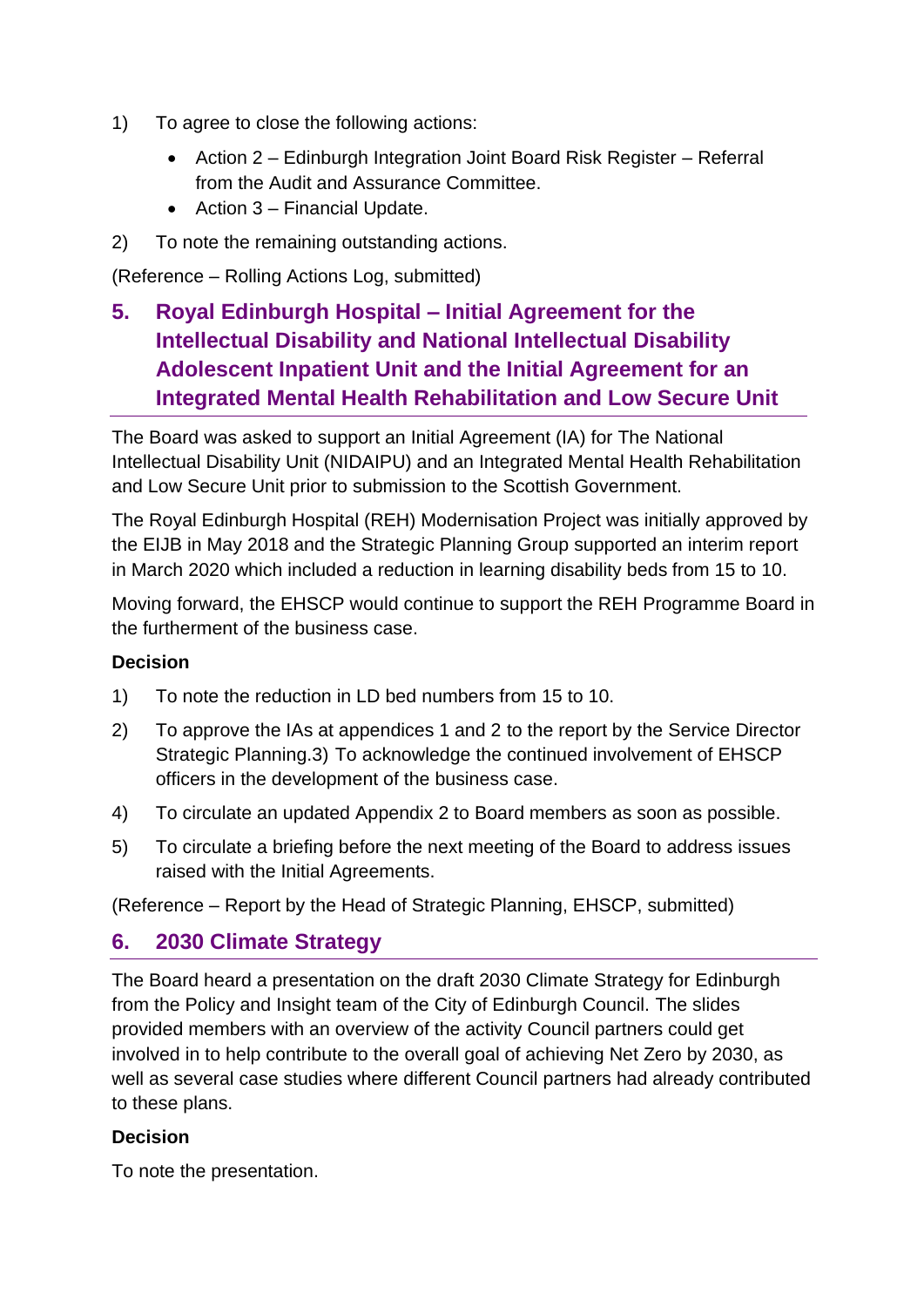## **7. Financial Update**

The financial performance of delegated services for the first three months of the year was presented to the Board. The report gave members an overview the financial position of both the Council and NHS Lothian as at June 2021, with the Council reported to have an overall overspend of £4.5m, and NHSL reported to have a £0.1m overspend. Members noted that efforts were ongoing to achieve financial balance.

#### **Decision**

- 1) To note the financial position for delegated services to 30 June 2021.
- 2) To note that additional funding would be recognised once the Scottish Government has considered the mobilisation plans submitted.
- 3) To note the ongoing tripartite discussions, led by the Chief Officer, to deliver financial balance.

(Reference – Report by the Chief Finance Officer, Edinburgh Integration Joint Board, submitted)

## **8. Financial Regulations – Referral from the Performance and Delivery Committee**

Following consideration at the Performance and Delivery Committee Meeting in June 2021, the Financial Regulations were presented to the Board for adoption. The refreshed Regulations were more tailored to the needs of the EIJB and shifted from a more Council-based approach as adopted in previous years.

#### **Decision**

To adopt the Financial Regulations as laid out in the Appendix to the report.

(Reference – Performance and Delivery Committee of 9 June 2021, item 7; report by the Chair, Performance and Delivery Committee, submitted)

## **9. Annual Review of Standing Orders**

The Board were presented the EIJB's Standing Orders for review. To be reviewed annually, the Board noted the Standing Orders remained fit for purpose and allowed sufficient flexibility for both physical and virtual meetings.

#### **Decision**

- 1) To note that the Standing Orders of the Integration Joint Board remained fit for purpose and to agree that no changes require to be made.
- 2) To note that the next annual review of the Standing Orders would be presented to the IJB in August 2022.

(Reference – Report by the Chief Officer, Edinburgh Integration Joint Board, submitted)

#### **10. Committee Updates**